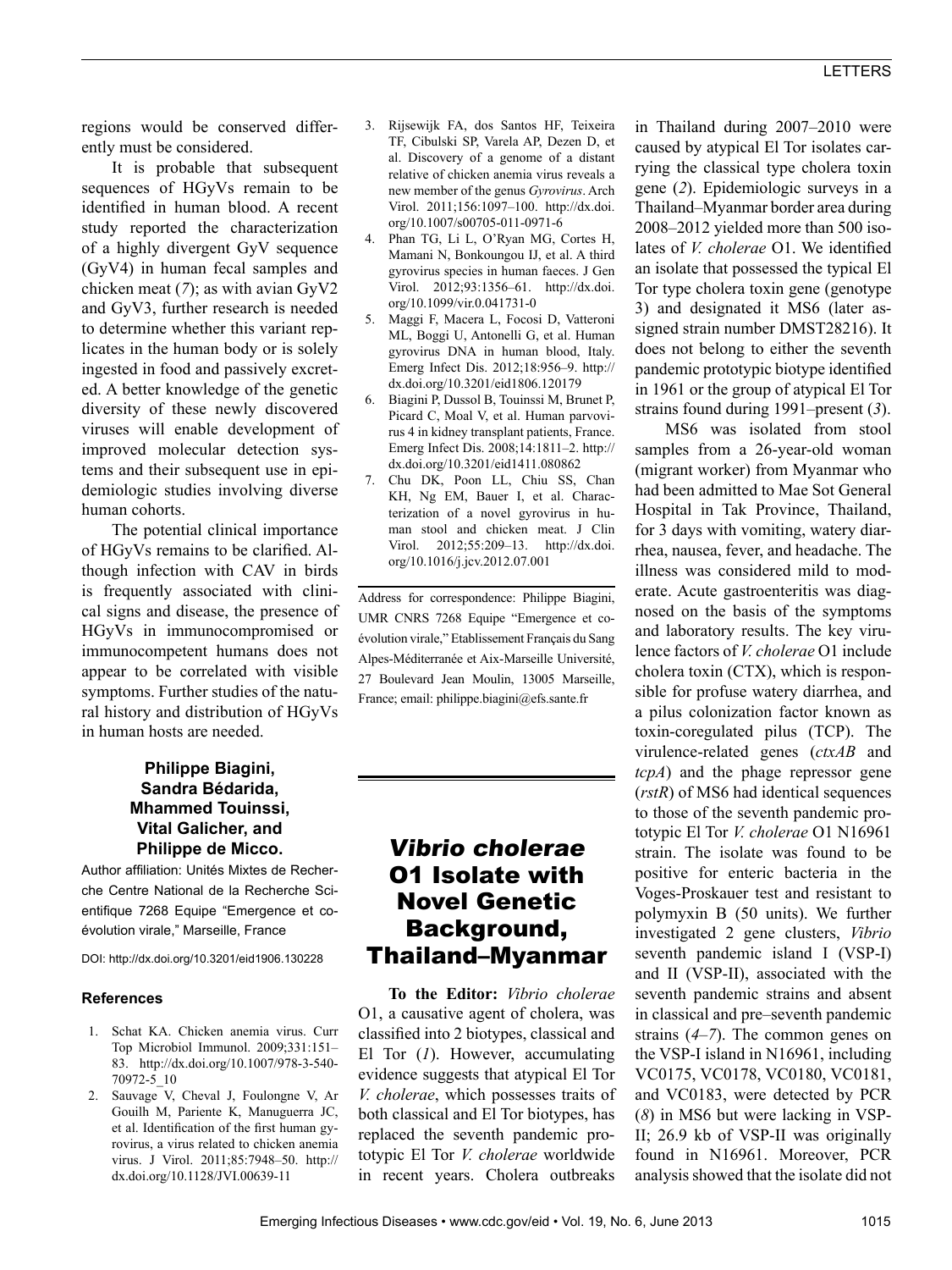#### LETTERS

possess the VC2346 gene, a specific marker of the seventh pandemic clone (*5*,*9*). However, we found a VC2346 homolog with 83.9% sequence identity with VC2346 at the nucleotide level and 97% at the amino acid level in the 624-bp region. The coding region of the homolog is considered to be shorter than VC2346 (684 bp) because it contains the stop codon, TAG. This homolog was identified in environmental, classical, or pre–seventh pandemic strains of *V. cholerae* O1 (*5*), including MS6, and in 2740–80 (US Gulf Coast, 1980), 3569–08 (US Gulf Coast, 2008), BX33026 (environmental water in Australia, 1986), RC27 (classical, human isolate in Indonesia, 1991), O395 (classical, human isolate in India, 1965), MAK757 and M66–2 (pre–seventh pandemic, human isolate in Indonesia, 1937), and NCTC 8457 (pre–seventh pandemic, human isolate in Saudi Arabia, 1910), excluding seventh pandemic strains.

This conservation of the homologue of VC2346 in strains isolated over the course of a century and the geographic distribution of the strains suggest a notable biologic function and a specific marker. In addition, we determined the sequences of 15 housekeeping genes which exhibited sequence variations in toxigenic *V. cholerae* (*10*). The results indicated that by comparison, MS6 is closely related to the US Gulf clones (Figure). However, 2 genes, *malP* and *pepN*, of MS6 are remotely related to them and are novel sequence types, based on results of a BLAST (http://blast.ncbi.nlm.nih.gov/ Blast.cgi) search. Antimicrobial susceptibility testing by using the disk diffusion method revealed that MS6 was susceptible to chloramphenicol, ciprofloxacin, gentamicin, sulfamethoxazole/trimethoprim, tetracycline, streptomycin, furazolidone, doxycycline, and norfloxacin, and had intermediate susceptibility to ampicillin and erythromycin, suggesting that MS6 had not been exposed to several antimicrobial drugs. The *V. cholerae* SXT element, which usually shows code drug-resistance markers, integrates into a specific site of the *prfC* gene. In MS6, the complete *prfC* gene was detected. The accession numbers of DDBJ for



Figure. Relationships among MS6, *Vibrio cholerae* O1 strain, isolated in Thailand in 2008, and other *V. cholerae* O1 strains based on 15 housekeeping genes referenced in Salim et al. (*10*). **Boldface** indicates the MS6 strain. The mutational (m) and recombinational (r) changes with gene names are marked on the branches ( $r \neq r2$ ). Numbers in parentheses represent the year of isolation. DNA gyrase subunit B gene (g*yrB*) of MS6 is 22 nt differences from that of the seventh pandemic clone. Two genes of MS6, *malP* and *pepN*, exhibit novel sequence types based on results of a BLAST search (http://blast.ncbi.nlm. nih.gov/Blast.cgi).

nucleotide sequences determined in this study are AB699244-AB699265. MS6 possesses unique properties in terms of the ribotype, pulsed-field gel electrophoresis pattern, and multiplelocus variable-number tandem-repeat analysis profile, compared with other *V. cholerae* O1 isolates (*2*).

This case was probably an episode of sporadic cholera from indigenous *V. cholerae* O1, such as US Gulf Coast and Australian clones, which are mainly associated with environmental sources. We have been unable to isolate another MS6-like clone, which could have escaped detection because of low prevalence or might exist in a dormant state in a rural area. Nevertheless, the transmission route and its pathogenicity must be of concern for public health.

### **Kazuhisa Okada, Amonrattana Roobthaisong, Witaya Swaddiwudhipong, Shigeyuki Hamada, and Siriporn Chantaroj**

Author affiliations: Thailand-Japan Research Collaboration Center on Emerging and Re-emerging Infections, Nonthaburi, Thailand (K. Okada, A. Roobthaisong, S. Hamada); Osaka University, Osaka, Japan (K. Okada, S. Hamada); Mae Sot General Hospital, Tak, Thailand (W. Swaddiwudhipong); and National Institute of Health, Nonthaburi (S. Chantaroj)

DOI: http://dx.doi.org/10.3201/eid1906.120345

#### **References**

- 1. Sack DA, Sack RB, Nair GB, Siddique AK. Cholera. Lancet. 2004;363: 223–33. http://dx.doi.org/10.1016/S0140- 6736(03)15328-7
- 2. Okada K, Roobthaisong A, Nakagawa I, Hamada S, Chantaroj S. Genotypic and PFGE/MLVA analyses of *Vibrio cholerae* O1: geographical spread and temporal changes of isolates during the 2007–2010 cholera outbreaks in Thailand. PLoS ONE. 2012;7:e30863. http://dx.doi.org/10.1371/ journal.pone.0030863
- 3. Safa A, Nair GB, Kong RYC. Evolution of new variants of *Vibrio cholerae* O1. Trends Microbiol. 2010;18:46–54. http:// dx.doi.org/10.1016/j.tim.2009.10.003